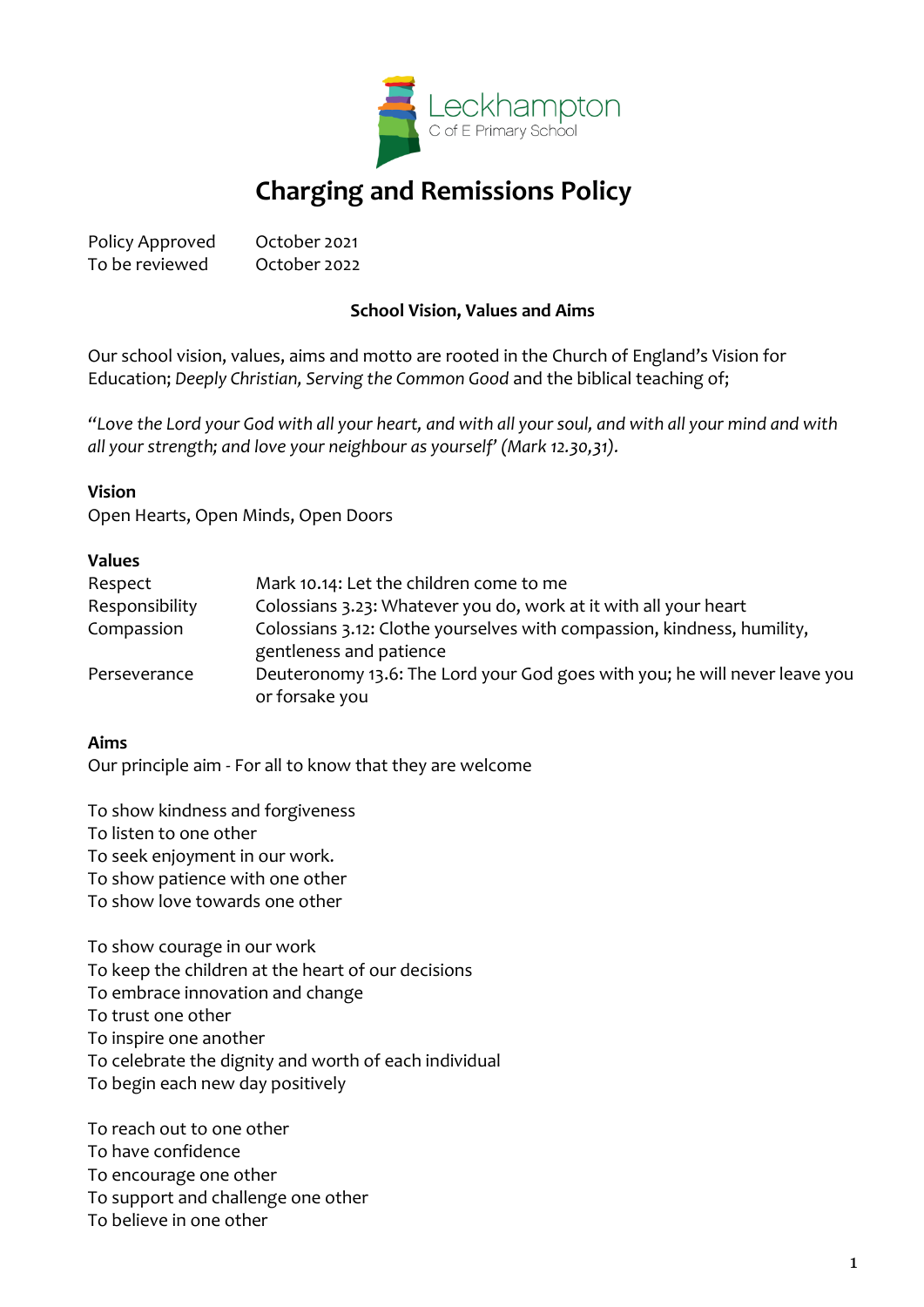## **Introduction**

The School aims to provide all pupils with the best possible educational opportunities available within the funds allocated by the Education Authority. The Law states very clearly that education during normal hours is to be free of any compulsory charge to parents. The School warmly endorses this principle and is committed to uphold the legal requirements.

It is recognised, however, that many educationally valuable activities have been and will continue to be dependent on financial voluntary contributions in whole or in part from parents. Without that financial support, the School may be in a position where the range and quantity of additional opportunities, which support the curriculum, is limited. . It is important to note that no child will be excluded from an activity simply because their parents are unwilling or unable to pay. If insufficient voluntary contributions are raised to fund a visit, or the school cannot fund it from some other source, then it must be cancelled. If a parent is unwilling or unable to pay, their child will still be given an equal chance to go on the visit. When making requests for voluntary contributions, parents will not be made to feel pressurised into paying as it is voluntary and not compulsory. We will avoid sending colour coded letters to parents as a reminder to make a voluntary contribution unless they have previously agreed to make a voluntary contribution and the visit has been booked on this basis.

The School's concern is to keep financial contributions to a minimum and to ensure, that all children are able to take part, in all activities irrespective of their circumstances.

The law recognises that charges may be made to parents in certain defined circumstances provided that each school has identified the activities for which charges will be made, has explained the basis on which charges will be made and has explained the basis on which charges may be reduced or waived for certain pupils. The Governing Body of Leckhampton C of E Primary School has decided that its policy will be as follows:

## **1 Day Visits**

For visits occurring during school time, the School will invite a voluntary contribution from parents to meet costs. Charges may be waived or reduced for children whose parents make application to the Headteacher.

## **2 Residential Visits during School Time**

The School will invite contributions from parents to meet costs other than board and lodgings. Parents will be charged for the full cost of board and lodgings. No charge for board and lodgings will be made for children whose parents are in receipt of one of the benefits below;

- Income Support
- Income-based Jobseeker's Allowance
- Income-related Employment and Support Allowance
- Support under Part VI of the Immigration and Asylum Act 1999
- The guaranteed element of Pension Credit